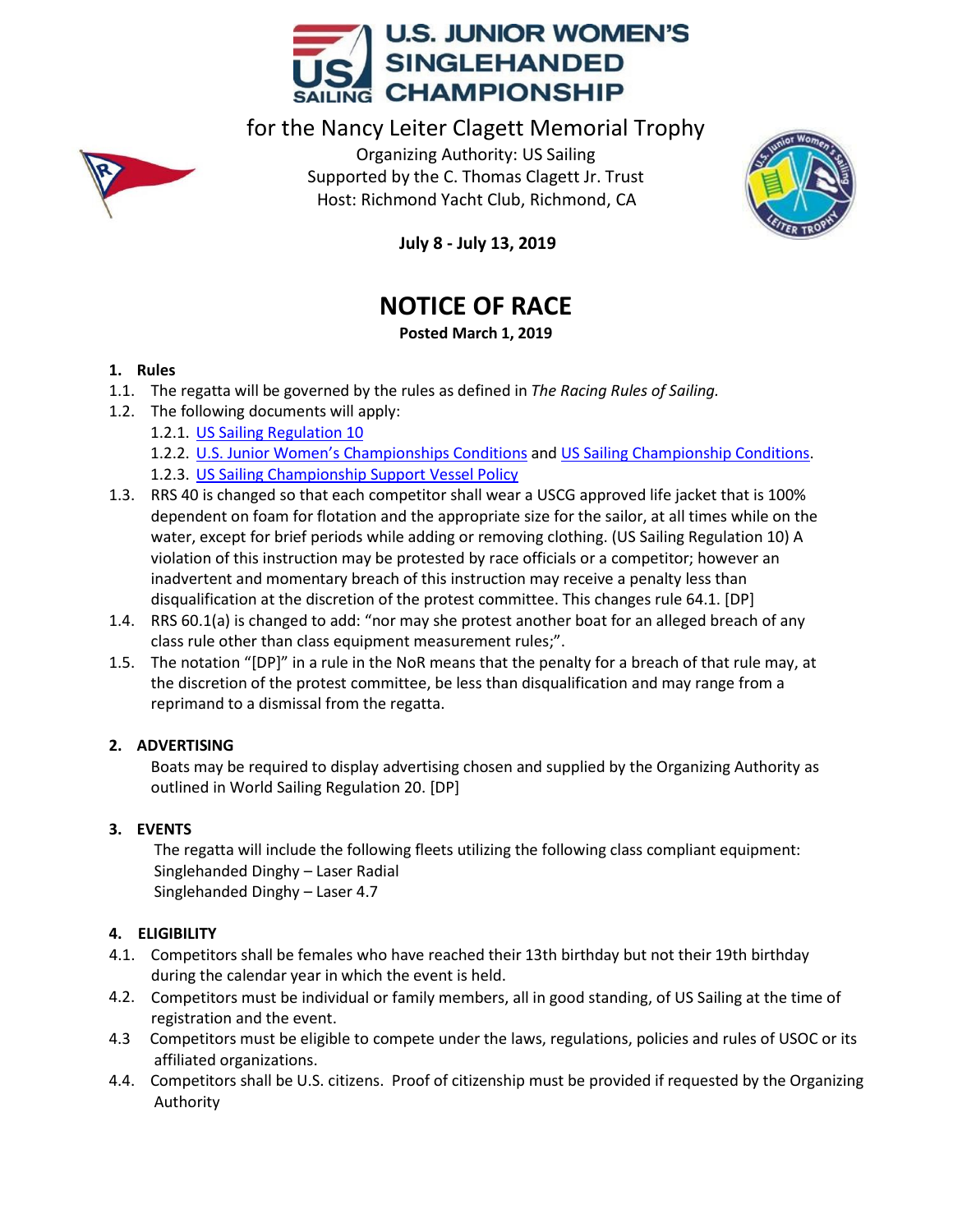

#### **5. REGISTRATION and ENTRY**

- 5.1. Registration will open on March 1, 2019.
- 5.2 Registrations shall be submitted online no later than midnight ET June 8, 2019.
- 5.3. Registration may only be made by completing the online registration at: [https://www.ussailing.org/competition/championships/u-s-junior-womens-singlehanded](http://www.ussailing.org/racing/championships/youth/jrwomenssinglehanded/)[championship/](http://www.ussailing.org/racing/championships/youth/jrwomenssinglehanded/) (the "Event Website").
- 5.4 This event is capped at forty (40) boats for the Radial fleet and twenty (20) boats for the 4.7 fleet; entries over that number will be placed on a waiting list. If there is a waitlist for one fleet, any unused spots at the end of the registration period (June 8) will be reallocated to the other fleet. Registration will open for those on the waiting list in the order received.
- 5.5. The entry fee is \$350 per competitor which includes housing, coaching, daily transportation to and from the host club, meals and entertainment.
- 5.6 The entry fee shall be paid by credit card online at the time of registration.
- 5.7 No refunds of the entry fee will be made after June 8, 2019.
- 5.8 To be considered an entry in the regatta, a boat shall complete all registration and pay all fees by the deadline stated in NoR 5.2 and complete required waivers, code of conduct and releases by the start of the event.
- 5.9 Sailorships for travel expenses are available for this event. Applications for eligible sailors can be found at: [https://www.ussailing.org/competition/youth-sailing/youth](https://www.ussailing.org/competition/youth-sailing/youth-championships/sailorships-financial-aid-for-junior-sailors/)[championships/sailorships-financial-aid-for-junior-sailors/](https://www.ussailing.org/competition/youth-sailing/youth-championships/sailorships-financial-aid-for-junior-sailors/)

#### **6. HOUSING**

- 6.1 Housing is provided and is required for all competitors, even those who live locally.
- 6.2 Local competitors may be permitted to stay at their own homes in accordance with the criteria detailed in the U.S. Junior Women's [Championships Conditions.](https://www.ussailing.org/wp-content/uploads/2018/01/US-Jr-Womens-Conditions.pdf)

## **7. CHARTERS**

A limited number of charter boats will be available for the event. Charter information will be posted on the Event Website. Charter agreements are between a competitor and the charterer.

#### **8**. **PRELIMINARY SCHEDULE (subject to change)**

- 8.1 **Early/ late arrivals and/or departures are not permitted.** Permission for any exceptions must be requested to the US Junior Women's Championships Committee Chair at least two weeks in advance and will only be granted for extenuating circumstances.
- 8.2 If sailors are flying and considered as unaccompanied minors by the airline, they must notify the Event Chair at least two weeks prior to the event so that airport pickup details can be coordinated with the airline.
- 8.3 Competitors arriving by air are required to fly into and out of the designated airport. Any exceptions must be requested from the US Junior Women's Championships Committee Chair at least two weeks in advance and will only be granted if there are extenuating circumstances and if appropriate transportation and adult supervision is arranged by the competitor.
- 8.4 Transportation will be provided to and from the designated airport.
- 8.5 Additional travel details, including the specification of the designated airport, will be provided in the Welcome Letter.
- 8.6 Mandatory Participation Required: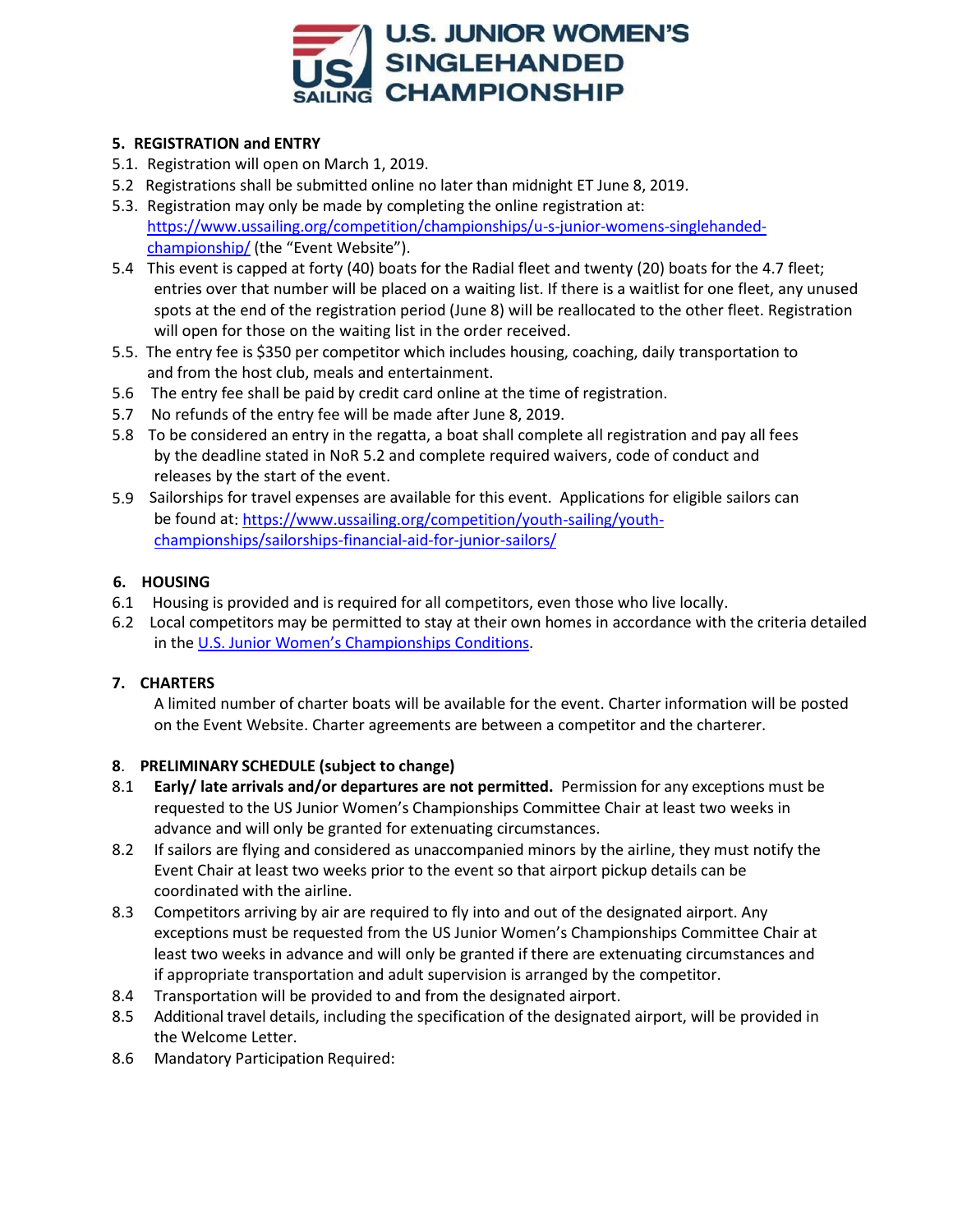

- 8.6.1. A two-day mandatory clinic will be held preceding the championship. The clinic will familiarize the competitors with the local conditions and probable race course. Coaches for the clinic will be hired by US Sailing. Permission to miss the clinic shall be requested in advance and a response from the US Junior Women's Championships Committee Chair obtained in advance.
- 8.6.2. Participation in all meals and regatta events is mandatory.
- 8.6.3. Attendance at the Awards Ceremony is mandatory for all competitors. Competitors may depart the event after the Awards Dinner with a parent or guardian at *approximately* 1800.

| Monday, July 8     | $1400 - 1800$ | On-Site Check-In for competitors                                        |
|--------------------|---------------|-------------------------------------------------------------------------|
|                    | 1700          | Dinner                                                                  |
| Tuesday, July 9    | 0800 - 0900   | <b>Breakfast</b>                                                        |
|                    | $0900 - 1600$ | Clinic                                                                  |
|                    | 1700          | Dinner                                                                  |
| Wednesday, July 10 | 0800 - 0900   | <b>Breakfast</b>                                                        |
|                    | $0900 - 1600$ | Clinic                                                                  |
|                    | 1700          | Dinner                                                                  |
| Thursday, July 11  | 0800 - 0900   | <b>Breakfast</b>                                                        |
|                    | 1100          | Warning signal for first race of the day;                               |
|                    |               | subsequent races to follow                                              |
|                    | 1700          | Dinner                                                                  |
| Friday, July 12    | 0800 - 0900   | <b>Breakfast</b>                                                        |
|                    | 1100          | Warning signal for first race of the day;<br>subsequent races to follow |
|                    | 1700          | Dinner                                                                  |
| Saturday, July 13  | 0900          | <b>Breakfast</b>                                                        |
|                    | 1100          | Warning signal for first race of the day;<br>subsequent races to follow |
|                    | 1600          | No Warning Signal after 1600                                            |
|                    |               | Awards Ceremony and Dinner following<br>racing                          |

#### **9. MEASUREMENT**

9.1 Each boat shall comply with the equipment measurement rules of their Laser class and may be inspected for compliance at any time during the regatta at the discretion of the Race Committee. [DP]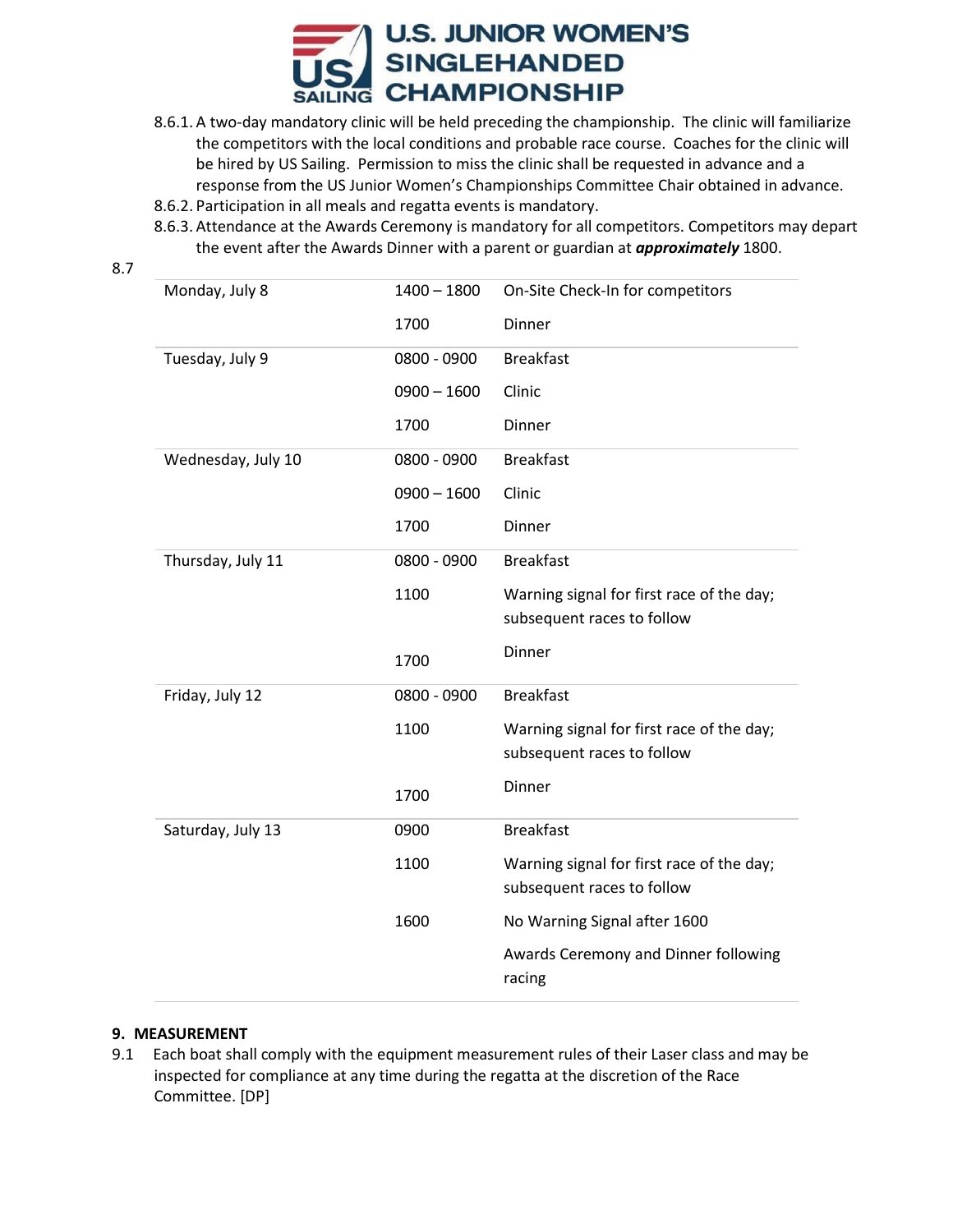

9.2 Personal flotation devices will be checked at registration for compliance with NoR 1.4.

#### **10. SAILING INSTRUCTIONS**

Sailing Instructions will be posted on the event website and will be available at registration.

#### **11. VENUE**

 The regatta will be sailed in the Berkeley Circle area of the Bay or to the NNW of Southampton Shoal. Refer to Appendix A for a diagram of the sailing areas.

#### **12. BERTHING**

Early arrival at the venue will not be permitted.

#### **13. PENALTY SYSTEMS**

Appendix P – Special Procedures for Rule 42 will apply.

## **14. SCORING**

- 14.1. The Low Point System of Appendix A will apply.
- 14.2. Three (3) races are required to be completed to constitute a series.
- 14.3. When fewer than six (6) races have been completed, a boat's series score will be the total of her race scores.
- 14.4. When six (6) or more races have been completed, a boat's series score will be the total of her race scores excluding her worst score.
- 14.5. Ten (10) races are scheduled.

## **15. SPECTATORS**

15.1. Parents are invited to spectate on Sunday, the last day of racing. A spectator boat may be available via sign-up at the venue.

## **16. COACHING [DP]**

- 16.1. This is a Grade 2 Event as defined in the US Sailing Championship Support Vessel Policy.
- 16.2. Except as provided in the Spectator policy in section 14, instructors, personal coaches and other support personnel and family members shall not go afloat in the defined racing area at any time during the clinic or racing days, except in spectator boats as defined in NoR 15.1.
- 16.3. Outside contact with competitors is prohibited on clinic and racing days commencing with the competitor's arrival at the host club and shall continue until dismissed by the National Coach each day.
- 16.4. Outside contact is defined as a contact by a parent, family member, spectator, or coach. Competitors shall not receive advice, instruction, or any type of outside assistance (other than that provided by US Sailing), including electronic, voice or data communication, while at the sailing venue during the clinic and racing days. The representative of the Organizing Authority will have sole authority for determining whether the reason for any electronic communication, voice, or data transmission, by a competitor is acceptable. [DP]
- 16.5. The coaches hired by US Sailing will offer individual on-the-water instruction and group commentary/advice on land following each racing day. This coaching will be given to all competitors on as much an equal basis as possible.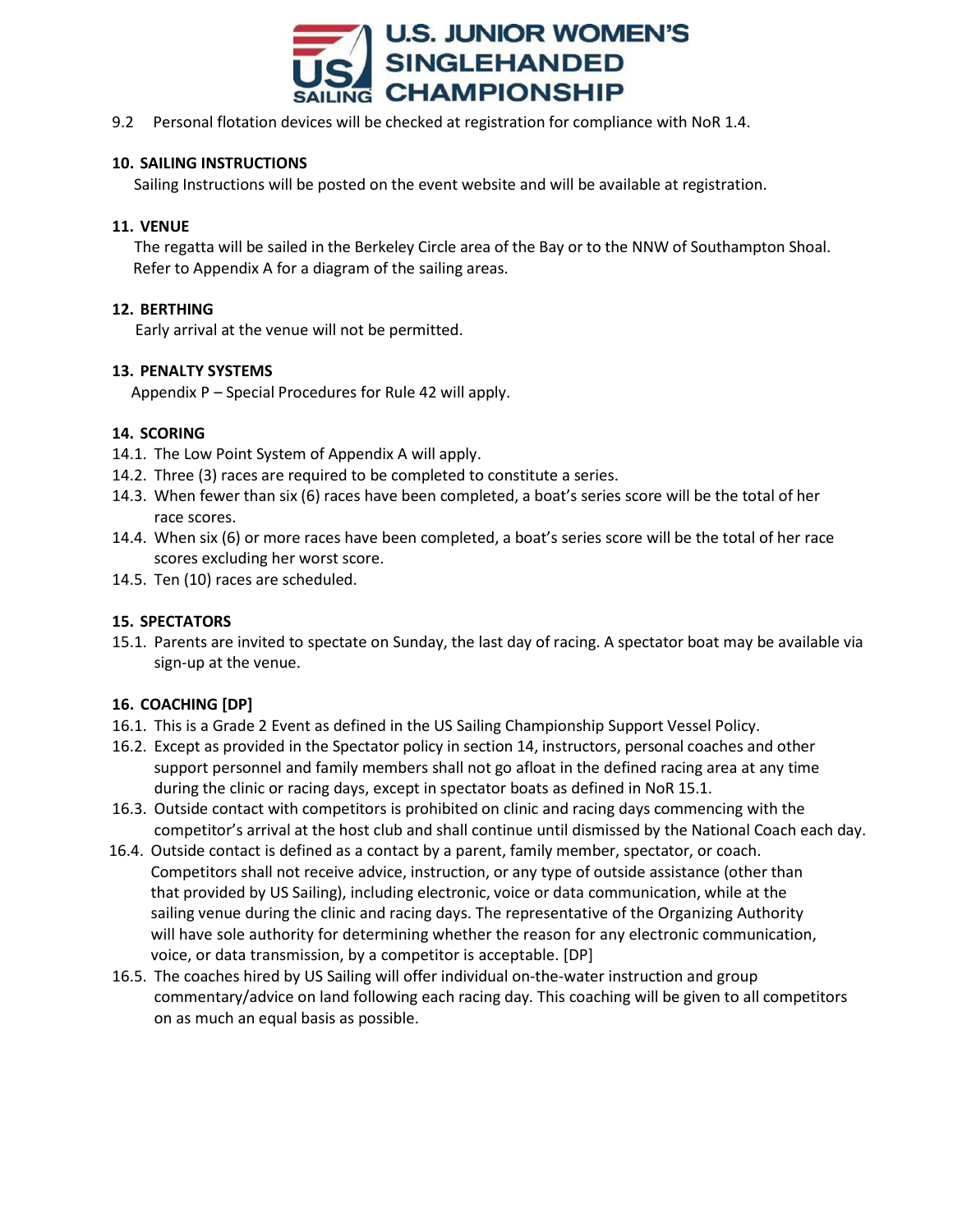

## **17. EQUIPMENT**

- 17.1. The only gear, rigging, or equipment that a competitor may take aboard a boat is: a refillable water bottle, class-legal compass, flags, plastic bucket or bailer, normally equipped ditty-bag, personal effects, tow line, PFDs and protective clothing. [DP]
- 17.2. Competitors are required to bring their own 30-foot tow line. [DP]
- 17.3. GPS devices of all varieties, styles and combinations are specifically banned.

# **18. PROHIBITED SUBSTANCES (US Sailing Regulation 10)**

- 18.1. For Junior and Youth events or for junior or youth competitors in any US Sailing championship, no participant or competitor shall use or possess, either on or off the water: 1. marijuana or any other substance if possession is illegal under state or federal law; or 2. any alcoholic beverages.
- 18.2. An alleged breach of this requirement shall not be grounds for a protest. However, when the protest committee believes that a competitor may have breached the above requirement, it shall follow the process described in Championships' Code of Conduct.

## **19. CONDUCT OF COMPETITORS**

- 19.1. All competitors are expected to maintain the highest levels of conduct throughout the entire event.
- 19.2 Enforcement of discipline and conduct will be conducted as per the Racing Rules of Sailing (RRS 69.1) and the policies and procedures of US Sailing.
- 19.3. The curfew of the competitors shall be 2100.
- 19.4. Competitors are not permitted to drive any vehicle, including their own, during the event. Competitors who drive themselves to the host club shall leave their vehicle at their host family's home for the duration of the event.

## **20. PRIZES**

- 20.1. US Sailing Championship medals will be awarded to competitors who finish first through fifth in each fleet.
- 20.2. Keeper trophies will be awarded to competitors finishing in the top three (3) places in the Laser Radial fleet.
- 20.3. The Nancy Leiter Clagett Memorial Trophy is the perpetual trophy presented to the winner of the Radial fleet which remains on permanent display at US Sailing.
- 20.4. The C. Thomas Clagett Jr. Sportsmanship Prize will be awarded to a competitor based on the results of the competitors' ballots.

## **21. FURTHER INFORMATION**

21.1 For further information please contact:

US Junior Women's Championships Committee Chair: Yolanda Cortes Mares, [ymares@earthlink.net](mailto:ymares@earthlink.net) US Sailing: [championships@ussailing.org](mailto:championships@ussailing.org)

Event Chair: Lynda Corrado *Lcorrado1250@gmail.com* 

Principal Race Officer: Jeffrey Zarwell [jzarwell@regattapro.com](mailto:jzarwell@regattapro.com)

Host Club: Richmond Yacht Club, 351 Brickyard Cove Rd, Richmond, CA 94801

21.2 All official applications, notices, forms, lists and results will be posted at the Event Website: [https://www.ussailing.org/competition/championships/2019-u-s-junior-womens-singlehanded](https://www.ussailing.org/competition/championships/2019-u-s-junior-womens-singlehanded-championship/)[championship/](https://www.ussailing.org/competition/championships/2019-u-s-junior-womens-singlehanded-championship/)